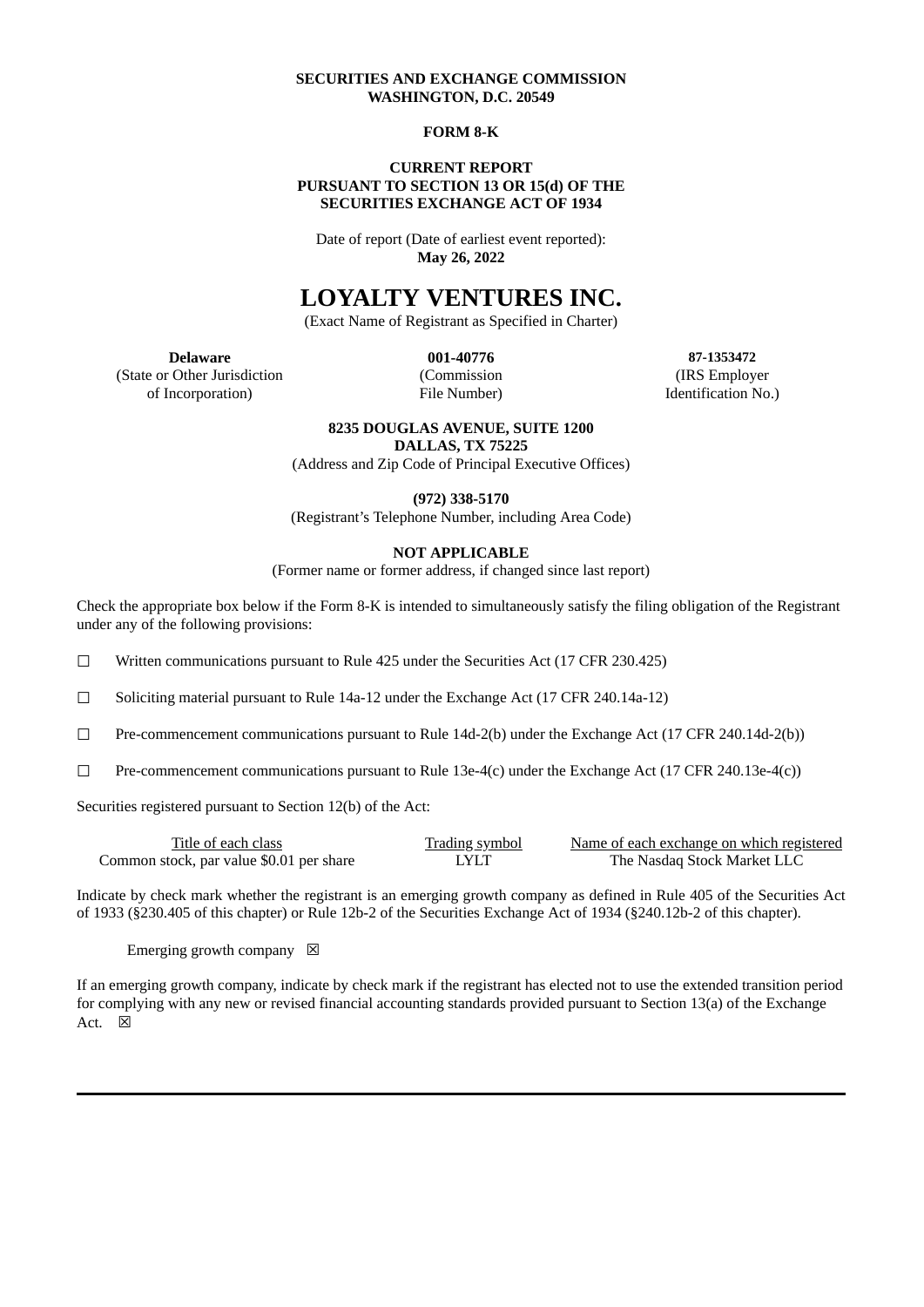# **Item 5.07 Submission of Matters to a Vote of Security Holders.**

On May 26, 2022, Loyalty Ventures Inc.'s (the "Company") 2022 Annual Meeting of Stockholders ("Annual Meeting") was held in a virtual-only format. A total of 23,085,319 shares of the Company's common stock were present or represented by proxy at the Annual Meeting, representing approximately 93% of the Company's shares outstanding as of March 28, 2022, the record date for the Annual Meeting. The matters voted on at the Annual Meeting and the results for each matter were as follows (totals may not sum due to rounding):

(a) Barbara L Rayner was re-elected as a Class I director, to hold office for a term of three years until the annual meeting of stockholders in 2025 and until her successor is duly elected and qualified.

Barbara L. Rayner

| 21,093,862 | For                     |
|------------|-------------------------|
|            | Against                 |
| 446,731    | Abstain                 |
| 1,544,725  | <b>Broker Non-Votes</b> |

(b) The selection of Deloitte & Touche LLP as the Company's independent registered public accounting firm for 2022 was ratified by the Company's stockholders.

| 22,767,910 | For     |
|------------|---------|
| 308,786    | Against |
| 8,622      | Abstain |

The above proposals are further described in the Company's definitive proxy statement on Schedule 14A filed with the U.S. Securities and Exchange Commission on April 14, 2022.

# **Item 9.01 Financial Statements and Exhibits.**

(d) Exhibits

#### **Exhibit No. Document Description**

104 Cover Page Interactive Data File (embedded within the Inline XBRL document).